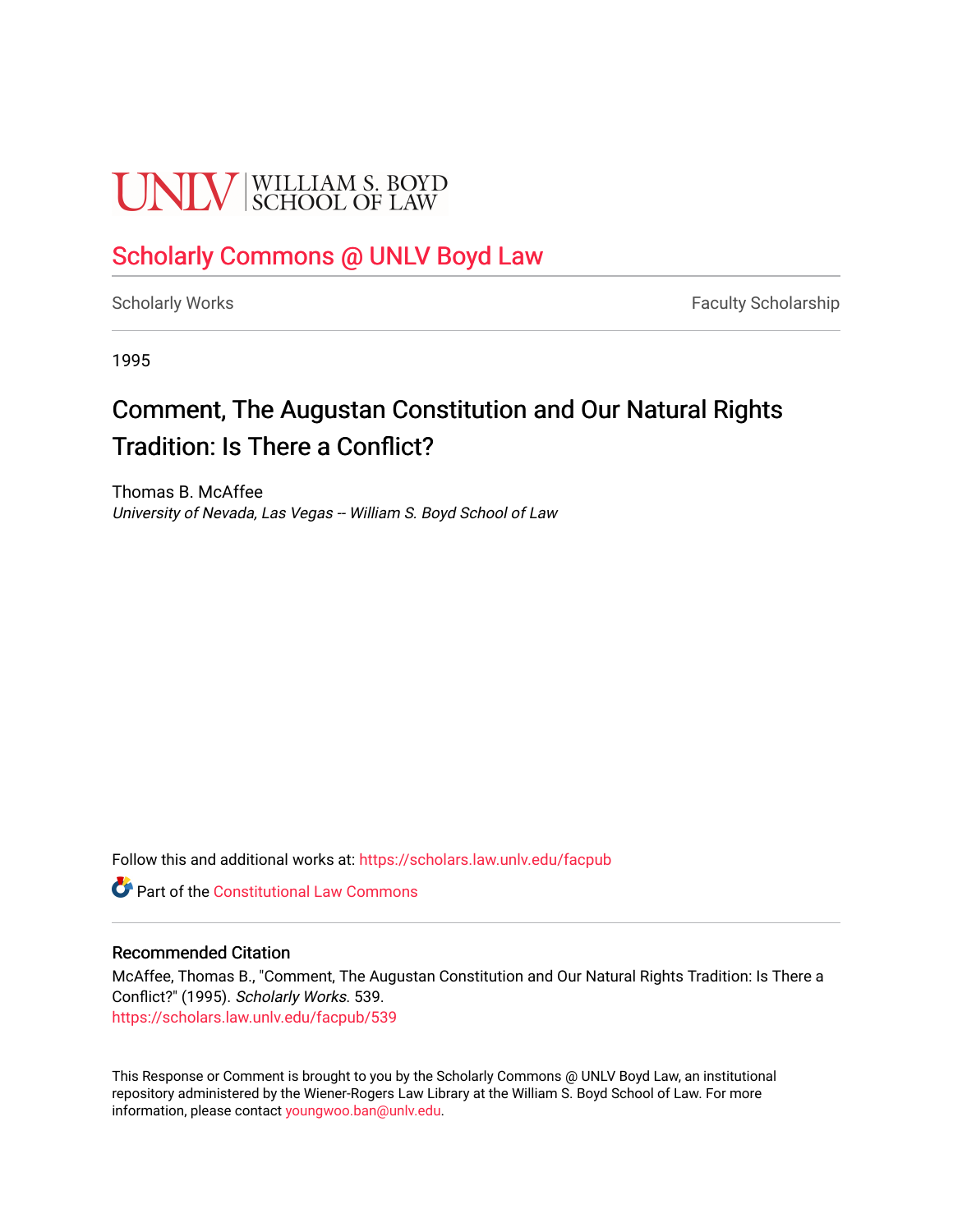### **COMMENT**

## THE AUGUSTAN CONSTITUTION AND OUR NATURAL RIGHTS **TRADITION: IS THERE A CONFLICT?**

THOMAS B. MCAFFEE\*

#### **INTRODUCTION**

Professor Hoffheimer has provided us with a striking picture of two important strands of our constitutional heritage. The first, which he labels "Augustan constitutionalism," descended from classical political thought and the English constitution. Its focus is on the governmental powers that it legitimates, and its themes relate to the forms of government; in the American context, this means that its focus is on separation of powers, checks and balances, and (in general) the problem of organizing and dividing government authority. The second, which he calls the "natural rights tradition," roots government's legitimacy—and indeed its origin and purpose—in the protection of individual rights that citizens possess by nature and bring to the social compact.

In analyzing the significance of these separable strands of constitutional thought for understanding the historic Constitution, as well as modern divisions in constitutional theory, Professor Hoffheimer's paper (and its more complete counterpart which includes careful documentation) ranges across a number of themes and issues. It touches on the grounding of the authority of constitutional text, on questions of continuity and change in our constitutional text and practice, and

<sup>\*</sup> Professor of Law, Southern Illinois University School of Law.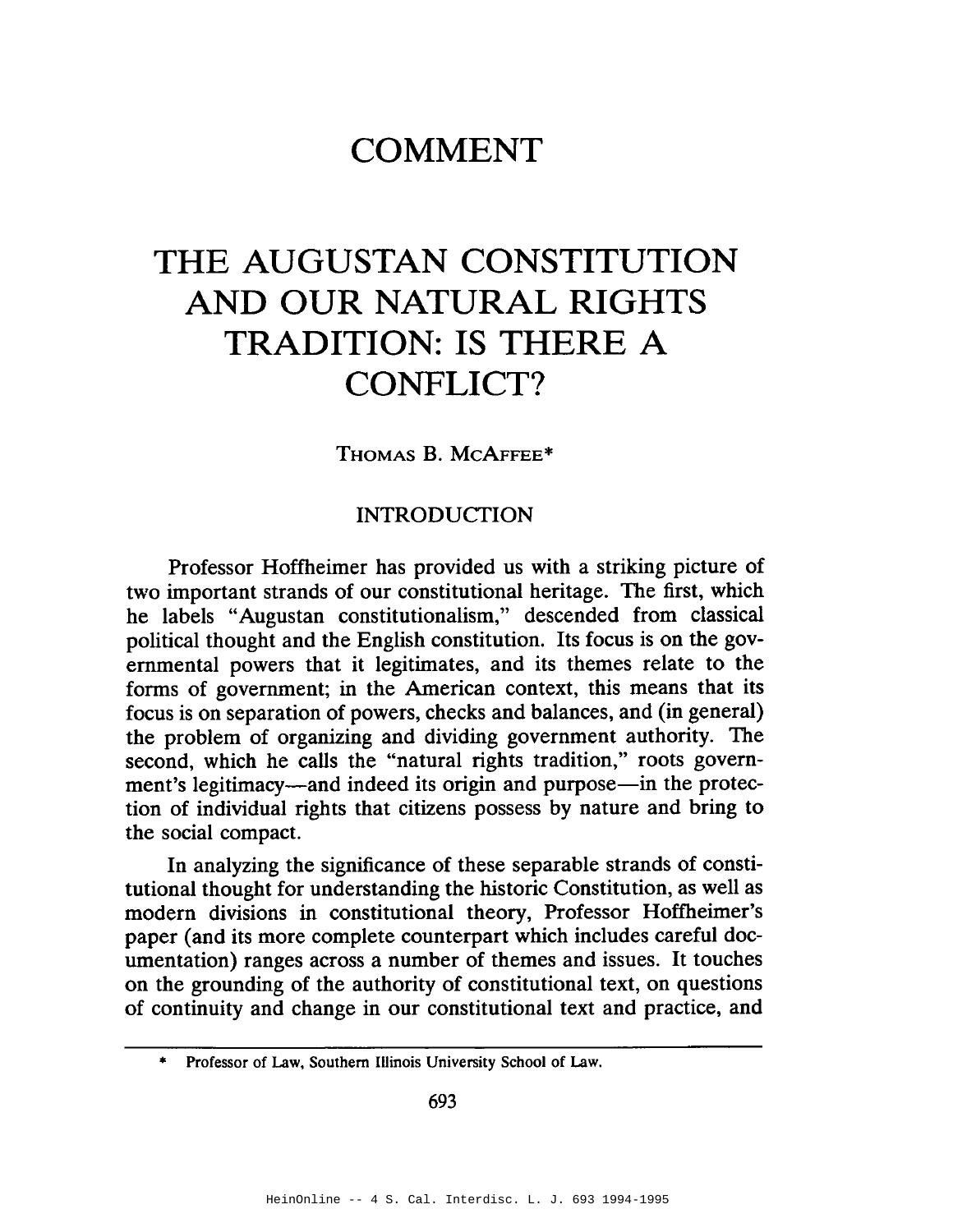on the vexing questions presented by the task of interpreting authoritative constitutional text. It also includes fascinating and subtle analyses of some noteworthy historical (as well as literary) events, including the implicit dialogue on the reasons (if any) for celebrating the Constitution's bicentennial which has been engaged by (among others) two modern High Priests of our civil religion, Justices Marshall and Scalia. There is far too much here for me adequately to discuss, so I offer some (mainly contrasting) reactions to the connections between the Augustan and natural rights traditions and commend to you the entire article when it appears in print.<sup>1</sup>

### I. AUGUSTAN VERSUS NATURAL RIGHTS **CONSTITUTION?**

The general outline of these separable features of our constitutional order as set forth by Hoffheimer is fairly conventional and probably informs such mundane matters as the division of our law school curriculum into separate courses on government powers and individual rights. It is his further suggestion that these distinct aspects of our constitutional heritage reflect potentially competing universes of discourse, and indeed suggest differing theories of textual authority, which moves beyond conventional understandings. While these further points of analysis comport with what is becoming a fairly standard accounting of our constitutional tradition by modern advocates of a natural rights-based constitutionalism, many would disagree. I am one of them.

The thesis that the combining of the Augustan and natural rights constitutional visions presents us with a choice tracks with a similar claim offered in the historical work on the founding period by Professor Suzanna Sherry, among others.<sup>2</sup> Sherry contrasts an emergent constitutional tradition that increasingly perceived the Constitution as a positive enactment of the people with an older tradition that associated constitutionalism with limiting norms (whether found in reason or custom).<sup>3</sup> While these limiting norms might be "declared" in a constitutional text, they were not "enacted," and thus their explication

<sup>1.</sup> The text here reflects that this commentary was initially presented at a symposium. I continue to commend Hoffheimer's careful work to readers of this symposium issue. See Michael Hoffheimer, Copying Constitutional Text: Natural Law, Constitutionalism, Authority, 4 S. CAL. INTERDISC. L.J. 653 (1995).

<sup>2.</sup> Suzanna Sherry, The Founders' Unwritten Constitution, 54 U. CHI. L. REV. 1127 (1987).

<sup>3.</sup> *Id.* at 1132-33, 1146, 1157.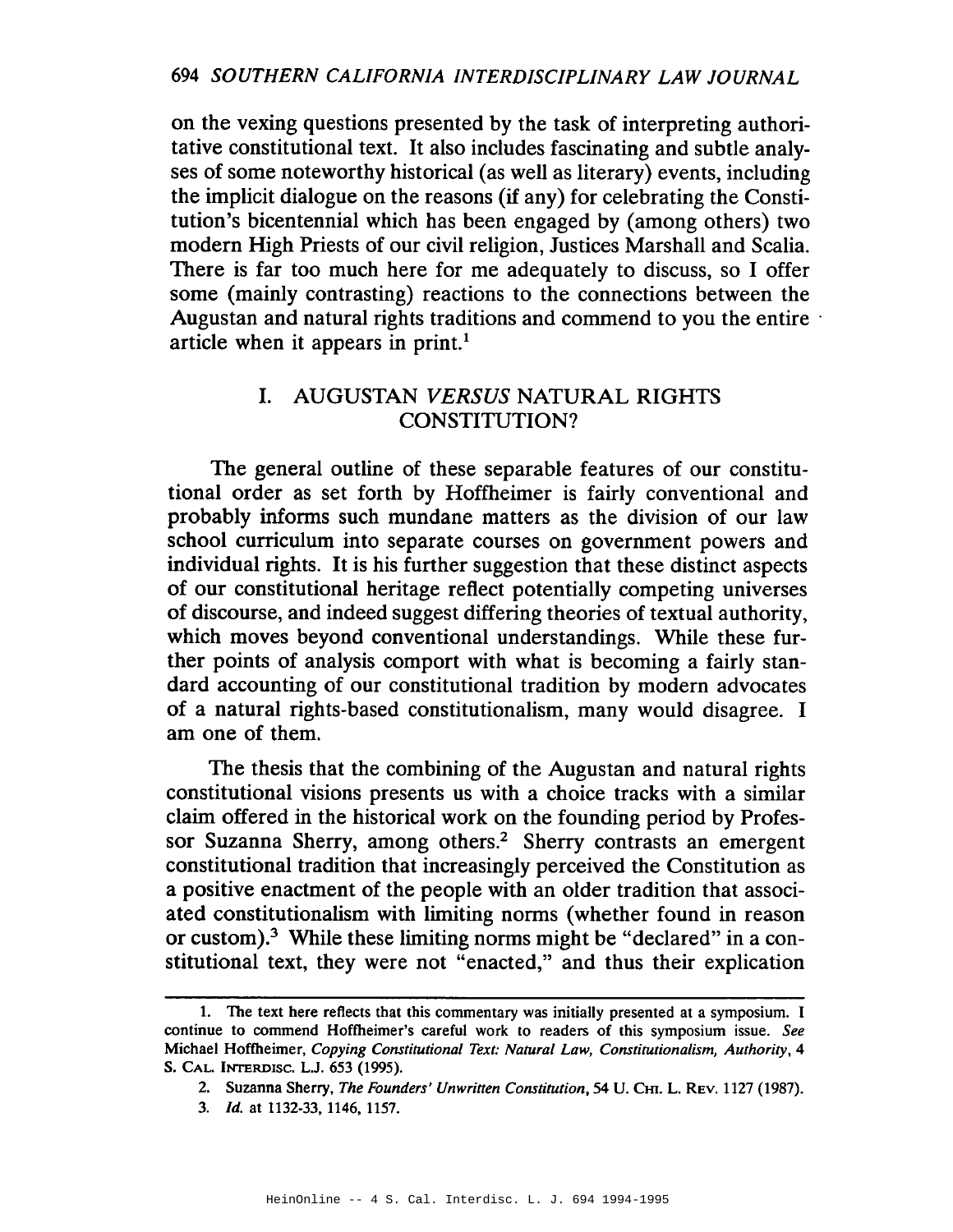could hardly be limited to the kind of text copying exercise that Hoffheimer criticizes as an interpretive method.<sup>4</sup>

Sherry contends that, with the rise of legal positivism in the nineteenth century, legal thinkers substituted the newer, positivist vision for the older, natural rights-based tradition.<sup>5</sup> But at the founding. Sherry tells us, the notion of "an invented Constitution," as she calls the newer vision, was understood as merely supplementing the idea of inherent limits on government in favor of the indefeasible natural rights of individuals.<sup>6</sup> This is what accounts for what Sherry and Thomas Grey have called "the unwritten constitution," which is the portion that hearkens back to a view of the Constitution as more than a super-statute enacted by the sovereign people.<sup>7</sup> And, of course, for some modern thinkers it is this feature of the founding period that provides a fairly sure foundation for "noninterpretivist" constitutional decision-making in which the Supreme Court finds rights beyond those located within the four corners of the document.

However their accounts may differ in particular points of emphasis, Sherry and Hoffheimer seem to share the premise that these distinct projects, structuring the government and dividing its powers and limiting governmental power in favor of natural rights, present distinct groundings for the authority of constitutional text. Accordingly, as Hoffheimer tells us, "each vision claims a privileged position in constitutional interpretation."<sup>8</sup> Sherry and Hoffheimer each make clear as well that their allegiance falls to the natural rights tradition, and not to the Augustan model that leads, we are told, to a narrow positivist account of the Constitution in which our highest value seems to be establishing continuity with a dead past.

<sup>4.</sup> Sherry's distinction between the unwritten constitution and an emergent conception of an invented constitution seems to track generally with Hoffheimer's distinction between natural rights and Augustan models of constitutionalism. The main difference I perceive is that Sherry seems to offer a specific historical claim that the unwritten rights tradition precedes the more positivist model and that the Constitution's framers did not intend to supplant this older tradition. Hoffheimer's treatment does not appear to rest significantly on such a historical claim, but seems to be grounded more in our nation's developing constitutional tradition which has come to emphasize human rights as the foundation of our constitutional order.

<sup>5.</sup> Sherry, supra note 2, at 1176 (contending that natural rights model of constitutionalism prevailed until approximately 1820 and was displaced by positivist assumptions about law and constitutions).

<sup>6.</sup> *Id.* at 1146.

<sup>7.</sup> See id.; Thomas C. Grey, Do We Have an Unwritten Constitution?, 27 STAN. L. REV. 703  $(1975).$ 

<sup>8.</sup> Hoffheimer, *supra* note 1, at 660.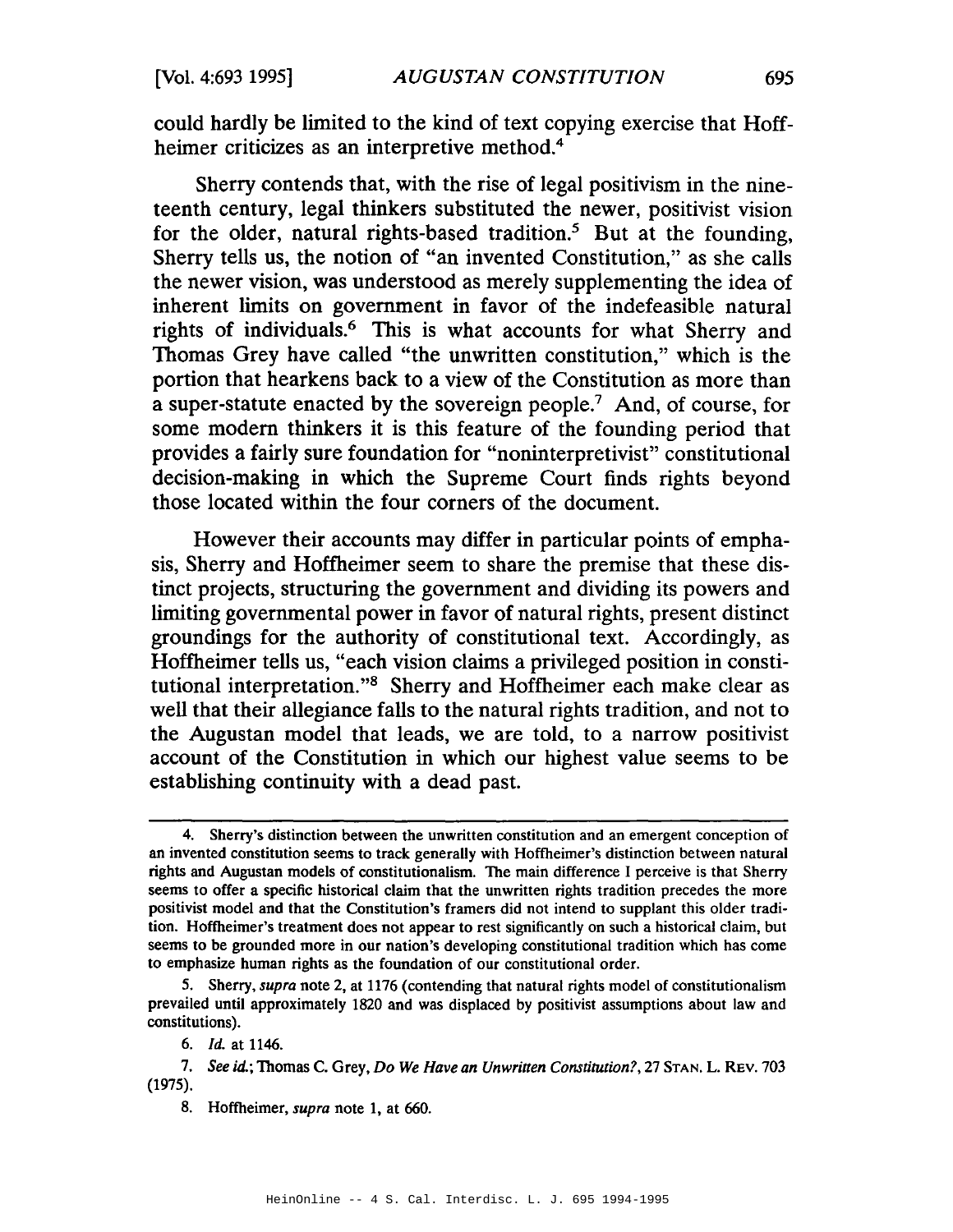#### 696 SOUTHERN CALIFORNIA INTERDISCIPLINARY LAW JOURNAL

According to Hoffheimer, the division between the Augustan Constitution and the natural rights tradition characterizes a good deal of modern constitutional debate. Modern Augustans—personified by Justice Scalia—are said to minimize the Bill of Rights, extol the structural features of the Constitution, and embrace an originalist model of interpretation that converts the implementation of the Constitution's values into the lifeless task of generating a pale copy of a text which must by its nature—understood in light of the natural rights tradition—serve the needs of the living.

While I agree that there are uses for analyzing both the Augustan features of our Constitution as well as the tradition symbolized by the Bill of Rights, I reject the premise that there is any essential conflict between the two. They are in my judgment complementary, not contradictory, traditions. The tension is created by those who would give priority to some particular vision of only one of these traditions to the detriment of both. What we must avoid are the extremes of modern constitutional theory that would undermine either of these traditions-an essentially lawless quest for securing perceived natural rights via judicial creativity in the name of the Constitution as well as a begrudging strict constructionism that defers more to government than it does to a Constitution designed to secure the rights to which people are entitled by their nature.<sup>9</sup>

James Madison, who might justifiably be credited as the father of both the largely Augustan 1787 Constitution and the natural rightsbased Bill of Rights, would be puzzled at the suggestion that these two strands of his own constitutional heritage rested on competing grounds of authority and would eventually require a choice as to which would hold the position of priority. For Madison and others the debate over the terms of the Augustan Constitution was in significant measure related to the project of securing the natural rights. For Madison, as well as for others at the Philadelphia Convention, the motivation for a stronger union rested in large part on the conviction that the various states were performing miserably at the task of protecting the rights to which the people were entitled.<sup>10</sup>

<sup>9.</sup> As to the evils of the former extreme position, see my own contribution to this symposium. Thomas B. McAffee, Substance Above All: The Utopian Vision of Modern Natural Law Constitutionalism, 4 S. CAL. INTERDISC. L.J. 501 (1995). Comments on the latter tendency are found later in this article. See infra notes 24-25 and accompanying text.

<sup>10.</sup> See, e.g., Letter from James Madison to Thomas Jefferson (Oct. 17, 1788), in 1 BER-NARD SCHWARTZ, THE BILL OF RIGHTS: A DOCUMENTARY HISTORY 614, 616 (1971) (referring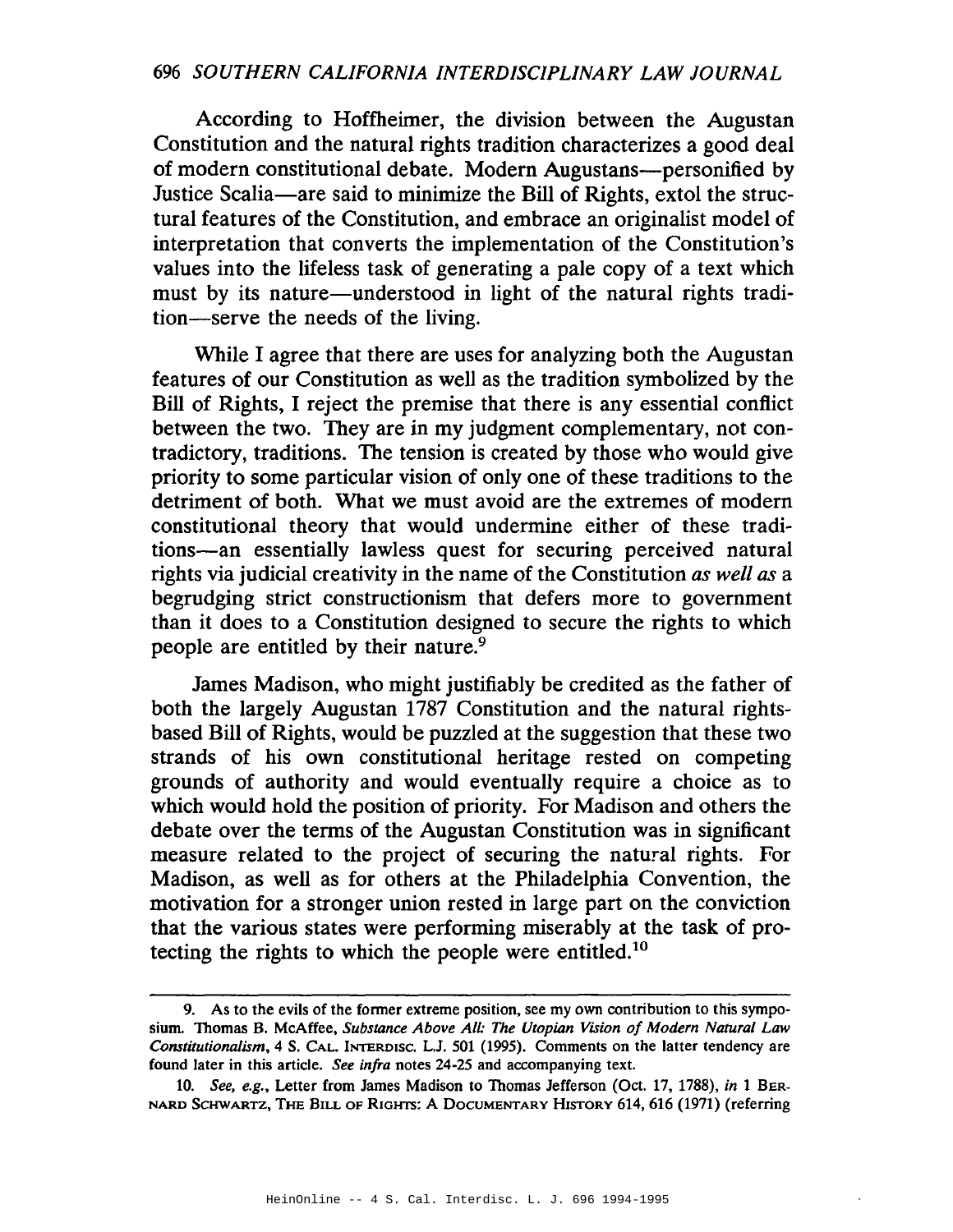Accordingly, Madison's own rather creative contributions to the nation's deliberations about the Augustan Constitution-especially his defense of the extended republic and his unsuccessful advocacy of a national veto on state laws—were mainly targeted at supplying institutional means for more effectively securing individual rights.<sup>11</sup> Madison's focus was on institutional design precisely because of his skepticism about the value of a Bill of Rights; this skepticism reflected his deeply-held doubts whether substantive declarations on paper could be effective in securing the natural rights in practice.<sup>12</sup>

Madison was hardly alone in associating structural concerns with the task of securing natural rights. The state constitutions' declarations of rights guaranteed separation of powers, popular authority to reform and alter government, and various collective and structural rights.<sup>13</sup> These provisions reflected in part a perceived link between the idea of limited government (to the end of securing liberty and natural rights) and the problems of governmental structure and popular control. Similarly, during the debate over ratification of the federal Constitution, the Constitution's defenders argued against the need for a bill of rights on the ground that the Constitution itselfand especially Article I's delegation of specific powers—was indeed a veritable bill of rights.<sup>14</sup>

Now if Justice Scalia is to be criticized for underscoring that the Bill of Rights itself was an afterthought, what about Madison, Wilson, Sherman, Iredell, and company—after all, they are the ones for whom

13. See, e.g., Robert C. Palmer, Liberties as Constitutional Provisions, 1776-1791, in Con-STITUTION AND RIGHTS IN THE EARLY AMERICAN REPUBLIC 55, 62-66 (1987).

14. See Thomas B. McAffee, The Bill of Rights, Social Contract Theory, and the Rights "Retained" by the People, 16 S. ILL. U. L.J. 267, 285-87, 291 & n.60 (1992) [hereinafter McAffee, Bill of Rights]; Walter Berns, The Constitution as Bill of Rights, in How Does THE CONSTITU-TION SECURE RIGHTS? 50 (Robert A. Goldwin & William A. Schambra eds., 1985). On the specific point about Article I's enumerated powers scheme, see 4 THE DEBATES OF THE SEV-ERAL STATE CONVENTIONS ON THE ADOPTION OF THE FEDERAL CONSTITUTION 151, 153 (J. Elliot ed., 2d ed. 1866) (Dr. Charles Jarvis, Massachusetts Ratifying Convention, Feb. 4, 1788) ("the first article proposed . . . is an explicit reservation of every right and privilege which is nearest and most agreeable to the people").

to the unjust laws enacted by "overbearing majorities in every State" that contributed to the need for a new federal Constitution).

<sup>11.</sup> For useful commentary, see Michael P. Zuckert, A System Without Precedent: Federalism in the American Constitution, in THE FRAMING AND RATIFICATION OF THE CONSTITUTION 132, 145-49 (Leonard Levy & Dennis J. Mahoney eds., 1987) [hereinafter THE FRAMING].

<sup>12.</sup> As Zuckert points out, Madison perceived that republican government by its nature posed a threat to natural rights inasmuch as majority-based factions with interests opposed to basic rights would likely be dominant. Id. at 146-47. Accord Robert A. Rutland, The Framing and Ratifying of the First Ten Amendments, in THE FRAMING, supra note 11, at 305, 308.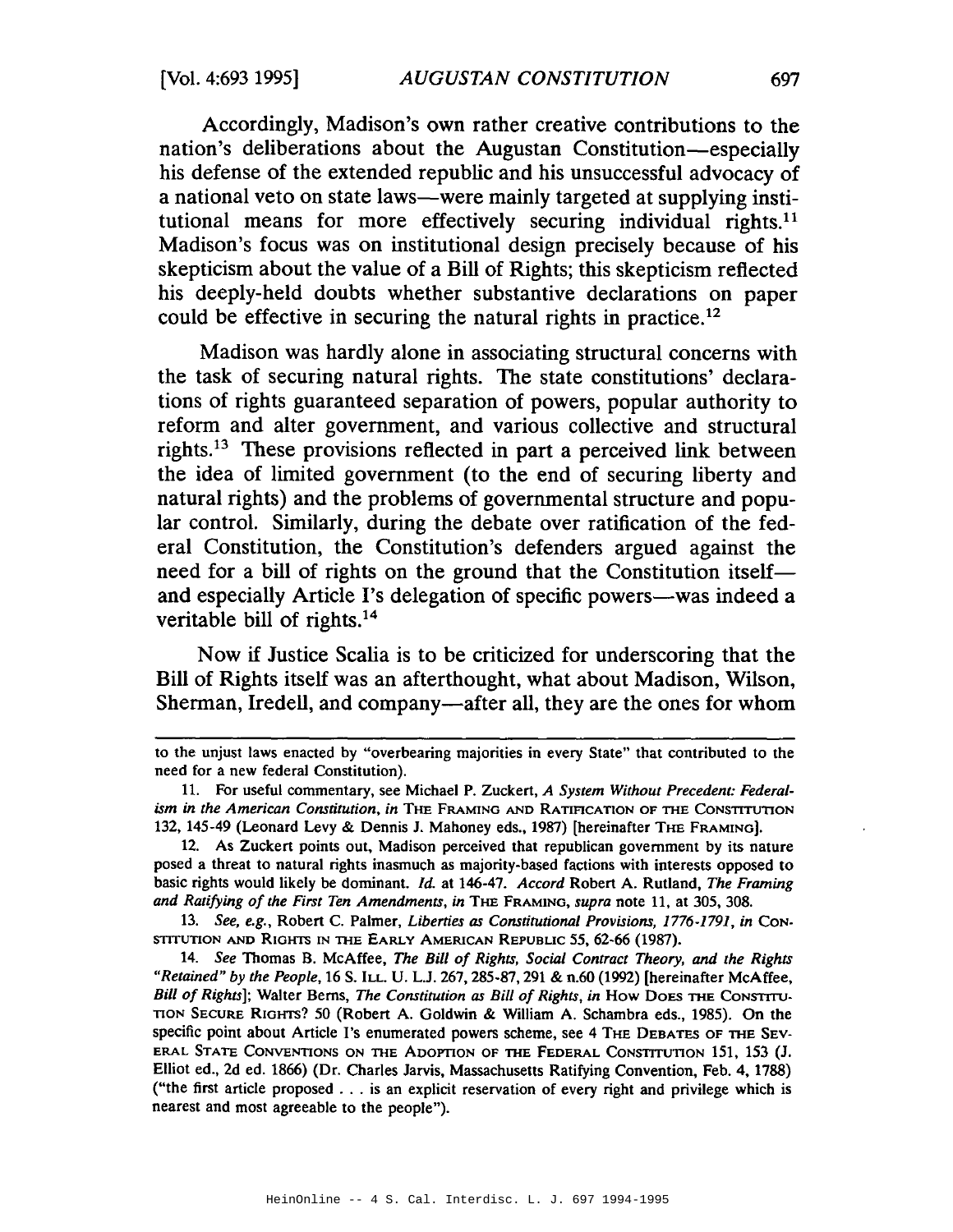the Bill of Rights was an afterthought. Each of these Federalist defenders of the proposed Constitution professed a deep commitment to the doctrine of natural rights. Were each of them, despite these professions, really just a closet Augustan, committed to reorienting the nation's priorities toward nation-building and commercial development, and perhaps continuity with classical forms of government, to the diminishment of its natural rights heritage? I should hope that this sort of Beardian thesis would be a hard sale today.

The very features of the Constitution that Justice Scalia emphasizes—separation of powers, judicial independence, free elections these are what the founders themselves believed were necessary prerequisites to a free state which protected human rights. It is thus important to place Justice Scalia's remarks on the Bill of Rights in context—in particular, the context of the almost inevitable frustration of one who has taught constitutional law with the tendency to celebrate certain important "ends" of our constitutionalism (those embodied in our Bill of Rights) to the virtual ignoring of the "means" by which the ends are realized (Augustan features such as the separation of powers, the provision for judicial independence, and judicial review, none of which are provided for in the Bill of Rights itself). Justice Scalia never makes the claim that the Bill of Rights was superfluous, as some modern commentators have done,<sup>15</sup> nor even that it was unimportant in contributing to our system of freedom; he merely asks us to recognize that bills of rights of themselves do not secure freedom.

As a teacher of constitutional law, I think I understand Justice Scalia's frustration and his message. Sometimes our task is to reveal what is easily hidden. Each year my students look terribly bored when I take some time in my individual rights course to underscore the contributions that constitutional structure makes to securing our rights. Contrast that with my experience several years ago, when I lectured a delegation of judges, lawyers, and law professors from Bulgaria on "The American System of Individual Rights." My colleague from Poland, Maria Frankowska (a former Solidarity member and Professor of International Law at my law school), encouraged me to

<sup>15.</sup> See, e.g., Berns, supra note 14, at 52 (asserting that "history has vindicated the Federalists, who insisted that, so far as the federal government was the object of concern, a bill of rights was unnecessary").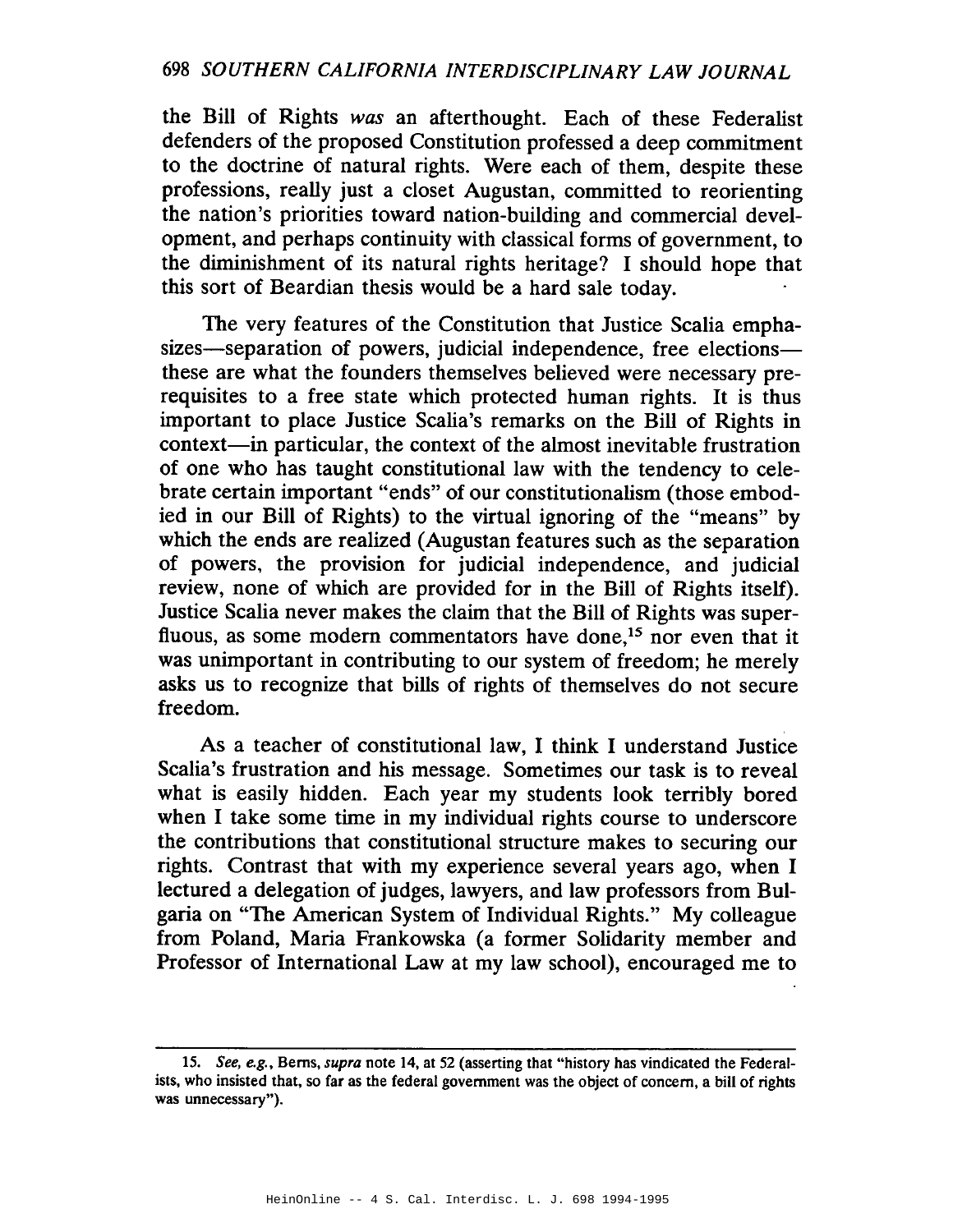begin my presentation with the role of separation of powers and judicial independence in securing our rights; and then to proceed to decisions explicating our individual rights guarantees. Naturally I happily agreed, as this was already a theme I prefer to develop in teaching about our system of rights. I was pleasantly surprised that these Bulgarians, far more than my law students who take the role of constitutional structure as a tedious given, were extremely interested in the entirety of the American constitutional tradition, the idea of an independent judiciary (including, but not limited to, the doctrine of judicial review), and the depth of our commitment to achieving the rule of law (understood by contrast to systems, such as their own had been, in which the legal system was nothing more than another arm for implementing regime policy).

They were, by contrast and to my surprise (until I thought about it), not terribly interested in the particular decisions of our courts on issues of church and state, free speech, or abortion (to name a few examples). Their concern was, most of all, not with any idea of political continuity with a dead past, but with the living processes by which we have made good on the promises contained in our constitutional text.

Notice also that Madison himself was not converted to the idea of including a bill of rights in the federal Constitution because he changed his mind about the importance of natural rights; to the extent that his change of mind went to the merits of the project (and we know that politics played an important role of its own), it appears that it may have been generated by Jefferson's rather Augustan suggestion to him in correspondence that a bill of rights could provide a legal ground for judges to control legislative excess that ran afoul of its provisions.<sup>16</sup> Even at that, it appears that Madison grossly underestimated the role that the judiciary would come to play in securing the rights of the people.

Madison would be equally surprised, I believe, at the suggestion that the Augustan Constitution points toward a different grounding of authority for constitutional text than the natural rights tradition. Madison held to the view that the ground of constitutional authority in America was the inherent power of the sovereign people. With

<sup>16.</sup> For discussion, see LEONARD W. LEVY, ORIGINAL INTENT AND THE FRAMERS' CONSTI-TUTION 164-65, 167 (1988); Thomas B. McAffee, Prolegomena to a Meaningful Debate of the "Unwritten Constitution" Thesis, 61 U. CIN. L. REV. 107, 168-69 (1992).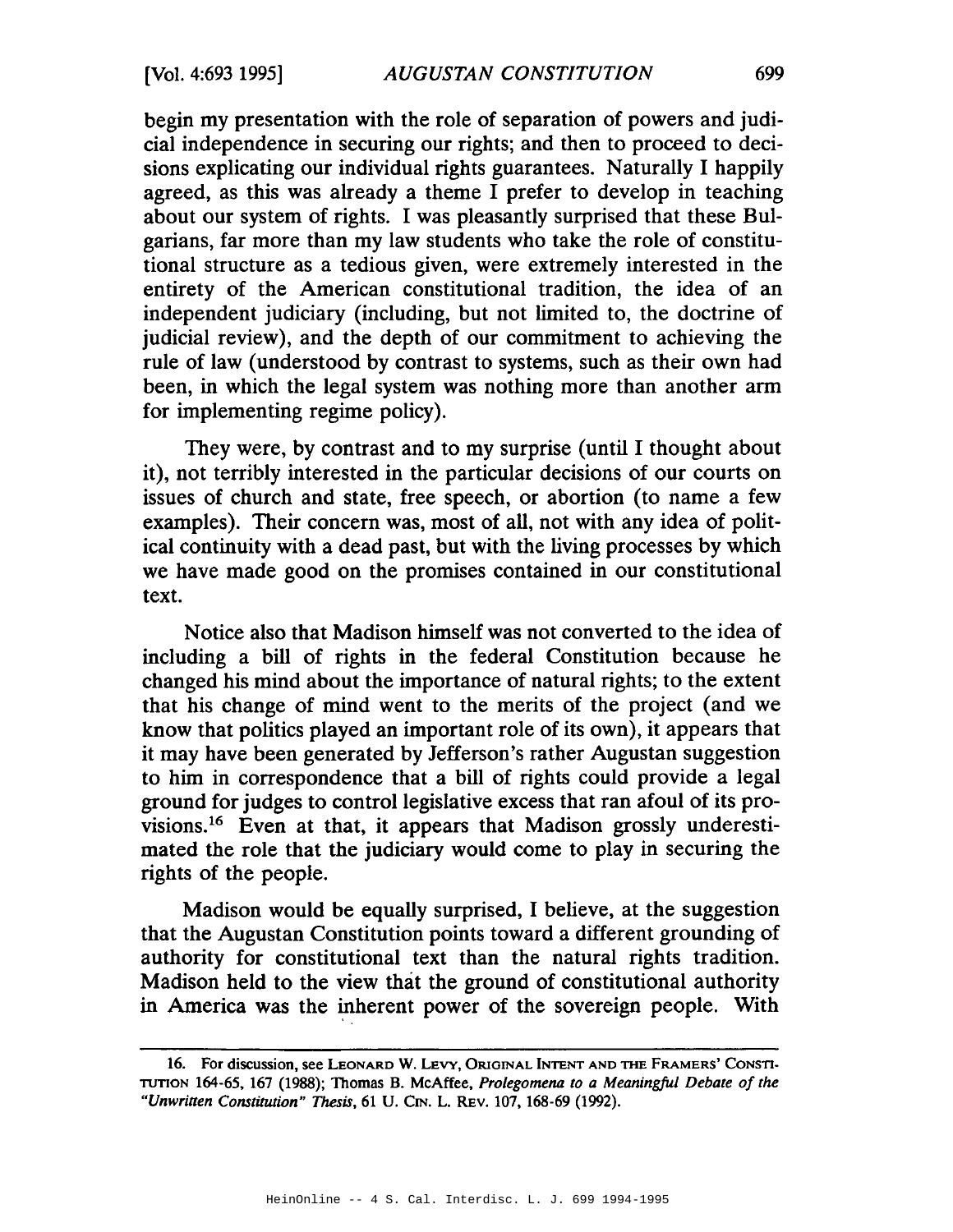Wilson, Madison believed that the people were greater than their constitutions.<sup>17</sup> Now that may strike some modern minds as a betrayal of the natural rights tradition—perhaps even an Augustan-based heresy—but we should stop to realize that Madison was well situated to combine his commitment to popular sovereignty (which was axiomatic in his day), with his passion for structuring a system of government calculated to secure the human rights which most Americans agreed were among the ends for which people create government.

#### $\Pi$ . NATURAL RIGHTS AND CONSTITUTIONAL **INTERPRETATION**

Consistent with his popular sovereignty roots, Madison shared another vice with Justice Scalia as well-a deep commitment to an originalist canon of constitutional interpretation. Perhaps to the dismay of some modern thinkers, Madison could sound at least as Augustan as Justice Scalia, as when he reminded us that "there can be no security for consistent and stable," let alone a "faithful exercise of [the Constitution's] powers," if its language is not construed according to its original meaning.<sup>18</sup> Professor Hoffheimer quotes Joseph Story as to the frequent "obscurity" of constitutional text, with the implication that he believed it promoted "freedom of interpretation."<sup>19</sup> Perhaps I read a different Joseph Story. But the one I read enjoined us to interpret by reference to "the words, the context, the subject-matter, the effects and consequences, or the reason and spirit of the law."20 The last of these considerations Story equated with "the causes, which led to [the provision's] enactment," and he contended that these were often "the best exponents of the words."<sup>21</sup> I read this as language of commitment to seeking the original meaning of the text, not as

<sup>17.</sup> For evidence that the founders in general were deeply committed to the doctrine of popular sovereignty, see McAffee, Bill of Rights, supra note 14, at 274-76, 279. For Madison's assertion of the same principle, see THE FEDERALIST No. 40, at 258, 265 (Jacob E. Cooke ed., 1961) (Constitution was framed to be submitted to "the people themselves" who are the "supreme authority").

<sup>18.</sup> Letter from James Madison to Henry Lee (June 25, 1824), quoted in, Charles A. Lofgren, The Original Understanding of Original Intent?, 5 CONST. COMMENTARIES 77, 105 n.101  $(1988).$ 

<sup>19.</sup> Hoffheimer, supra note 1, at 688-89.

<sup>20.</sup> JOSEPH STORY, 1 COMMENTARIES ON THE CONSTITUTION OF THE UNITED STATES 383 (1833). Story also asserted that the first rule of construction was to construe "according to the sense of the terms, and the intentions of the parties." Id.

<sup>21.</sup> *Id.* at 384. For a similar conclusion as to Story's views on constitutional interpretation, see Ronald D. Rotunda, Original Intent, the View of the Framers, and the Role of the Ratifiers, 41 VAND. L. REV. 507, 512 & n.27 (1988).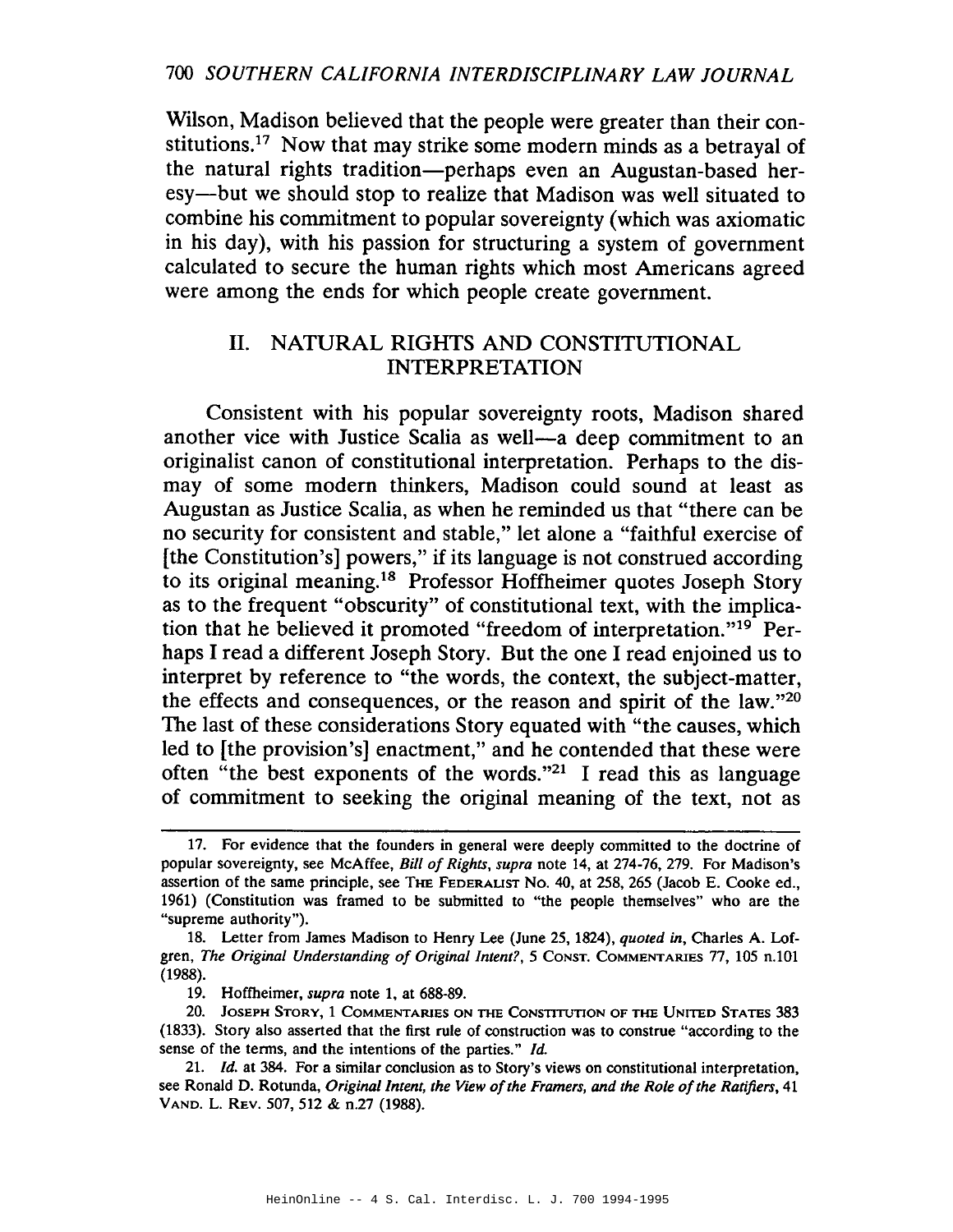favoring the "originality of interpretation" praised by Professor Hoffheimer.

If we looked further than the debate over originalism, taking a cue from an important recent work on constitutional theory by Professor Michael Perry, Professor Hoffheimer and I might be able to find more common ground than is suggested by my comments to this point.<sup>22</sup> Perry draws an important distinction between originalism as a theory of interpretation and the philosophy of interpretive minimalism.<sup>23</sup> Minimalists are constitutional interpreters who, based on skepticism about the judiciary, a theory of deference to democratic decision-makers, or deep moral skepticism, resolve any doubts about the scope of a constitutional directive, or its specification and application in concrete cases, in favor of minimizing the judicial role.

While the issues raised are complex ones, it is my view that constitutional minimalists sometimes cross the line from (even minimal) fidelity to text and context to undercutting the constitutional purpose to secure important natural rights. Its proponents often confess antipathy for the very idea of constitutional limitations on the authority of the people to rule in the present.<sup>24</sup> What follows is too often a strict constructionism that takes the form of either a narrow intentionalism or an arid textualism, devoid of an effort to understand the general meaning of constitutional language read in its original context.<sup>25</sup>

25. For useful commentary on these tendencies among modern conservatives, see Douglas Laycock, Constitutional Theory Matters, 65 TEx. L. REV. 767, 768-69 (1987); Thomas B. McAffee, Berger v. the Supreme Court—the Implications of His Exceptions-Clause Odyssey, 9 U. DAY-TON L. REV. 219, 246-49, 252-54, 269-70 & n.315 (1984) (focusing on these tendencies in the scholarly works of Raoul Berger). These modes of interpretive strategy often reflect the bias of many modern legal positivists for certainty and determinacy and the fear that acknowledging the relative indeterminacy of some constitutional directives would be to effectively grant undue discretionary authority to unelected judges. The problem is that determinacy is only one goal of a legal order, and there are good reasons why constitutional drafters would occasionally use indeterminacy as a hedge against an indefinite and expanding future. See PERRY, supra note 22, at 76-78; Thomas B. McAffee, Constitutional Interpretation—the Uses and Limitations of Original Intent, 12 U. DAYTON L. REV. 275, 289-90 (1986). Despite their insistence that they are originalists, interpreters who insist upon determinacy even where the evidence belies the conclusion that

<sup>22.</sup> MICHAEL J. PERRY, THE CONSTITUTION IN THE COURTS (1994).

<sup>23.</sup> *Id.* at 54-82.

<sup>24.</sup> See, e.g., Lino A. Graglia, The Constitution, Community, and Liberty, 8 HARV. J.L. & PUB. POL'Y 291, 294 (1985) (contending that we are fortunate that the Constitution contains so few rights and contending that we would be better off with fewer rights than the ones specified); Joseph D. Grano, Judicial Review and a Written Constitution in a Democratic Society, 28 WAYNE L. REV. 1, 58-60 (1981) (suggesting that the right to impose constitutional constraints on subsequent generations has a dubious foundation as a matter of constitutional theory; concluding that this is a good reason to oppose interpretive strategies that are not rooted in constitutional text and history).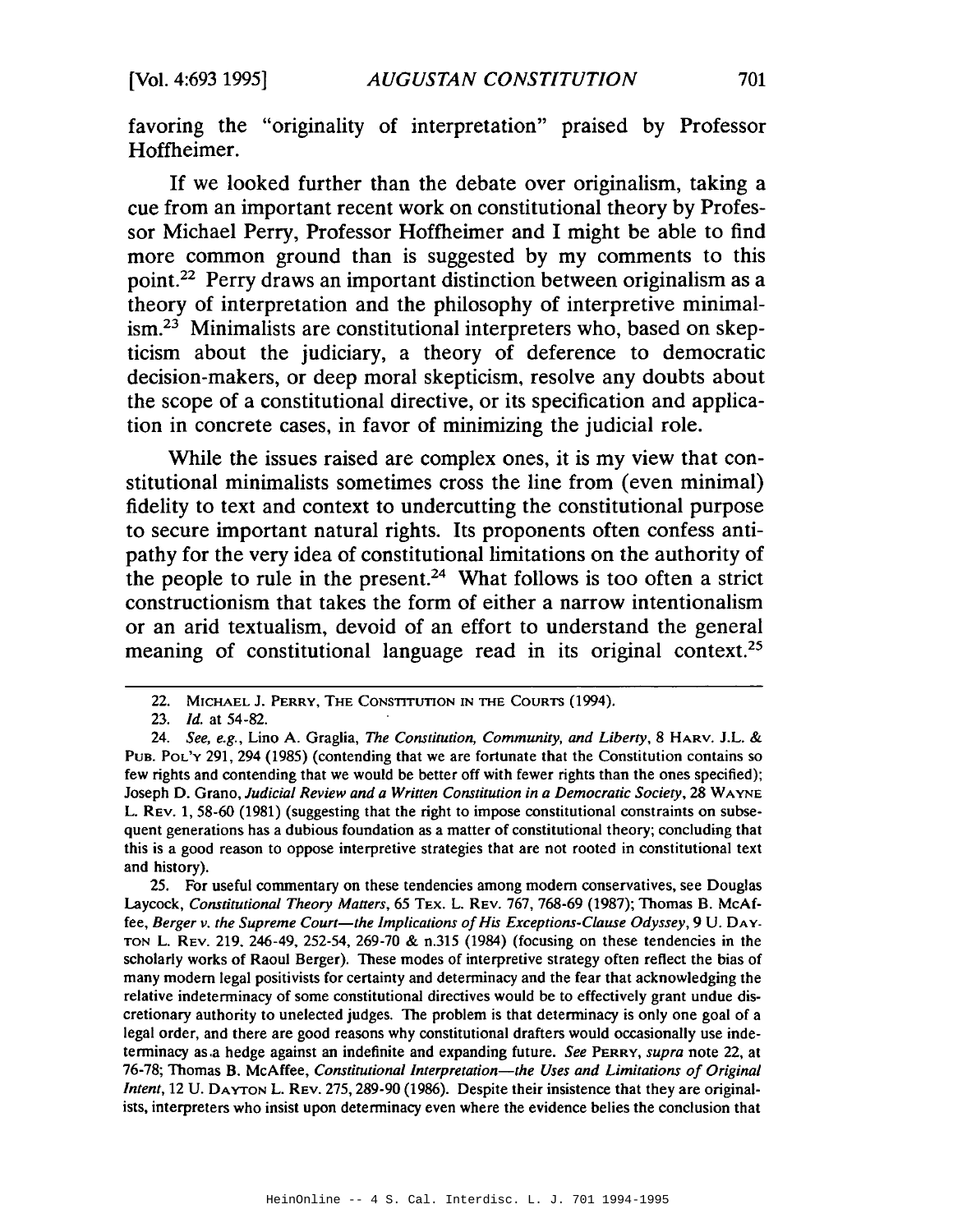#### 702 SOUTHERN CALIFORNIA INTERDISCIPLINARY LAW JOURNAL

These sorts of approaches to interpretation may bear comparison to the mis-uses of Victor Hugo's novel to which Hoffheimer so poignantly directs our attention.

But notice something else as well. What is unfaithful about such interpretive efforts is precisely the unwillingness of the interpreter to go all the way with the text, read in a relevant context; like the Southerner editing Hugo's work, such readings lack integrity because the interpreters were more animated by a hidden political agenda than by a commitment to implementing the decision (or fairly representing the artistic expression) embodied in the text. Hoffheimer described the combination of "plagiaristic copying" and "politically motivated censorship" as rendering the edited Hugo a "deeply flawed text."<sup>26</sup> If this is "copying" the text, it is only in the most barren, mechanical sense; I agree with Perry that true originalism does not entail such an approach.

Moreover, if our real goal is the simple pursuit of natural rights, why quarrel about interpretation at all? Indeed, if that is the goal, why should we be interested in constitutional text at all?<sup>27</sup> Even considered purely as a text, a constitutional provision may well be deficient for pursuing the goal of implementing natural rights, at least by our best lights. And if constitutional interpretation is fundamentally an act of creation, characterized by at most a fidelity to the bare text itself, the quarrel with constitutional minimalists is purely political natural rights advocates favor the robust pursuit of the natural rights tradition while they favor a more robust democracy. Neither group may care one whit what decision was intended to be embodied in any text, but fidelity is hardly the issue. We can say that the minimalists have "misinterpreted" the Constitution, but all we mean is that we believe their creativity served the wrong moral and political ends. For my money, I feel rather more confident about insisting that, whatever

the text was intended to be determinate trade fidelity to the originalist canon for a preferred jurisprudence and a preferred theory of the judicial role.

<sup>26.</sup> Hoffheimer, supra note 1, at 669.

<sup>27.</sup> For more complete analysis suggesting that fidelity to statutory or constitutional texts without loyalty to the decision intended to be embodied in those texts is an incoherent approach to interpretation of law, see Thomas B. McAffee, Reed Dickerson's Originalism—What It Contributes to Contemporary Constitutional Debate, 16 S. ILL. U. L.J. 617, 629-30 (1992); Richard S. Kay, The Bork Nomination and the Definition of "The Constitution," 84 Nw. U. L. REV. 1190, 1193 (1990); Michael W. McConnell, The Role of Democratic Politics in Transforming Moral Convictions into Law, 98 YALE L.J. 1501, 1528 (1989); Steven D. Smith, Law Without Mind, 88 Місн. L. Rev. 104 (1989) (referring to statutory interpretation).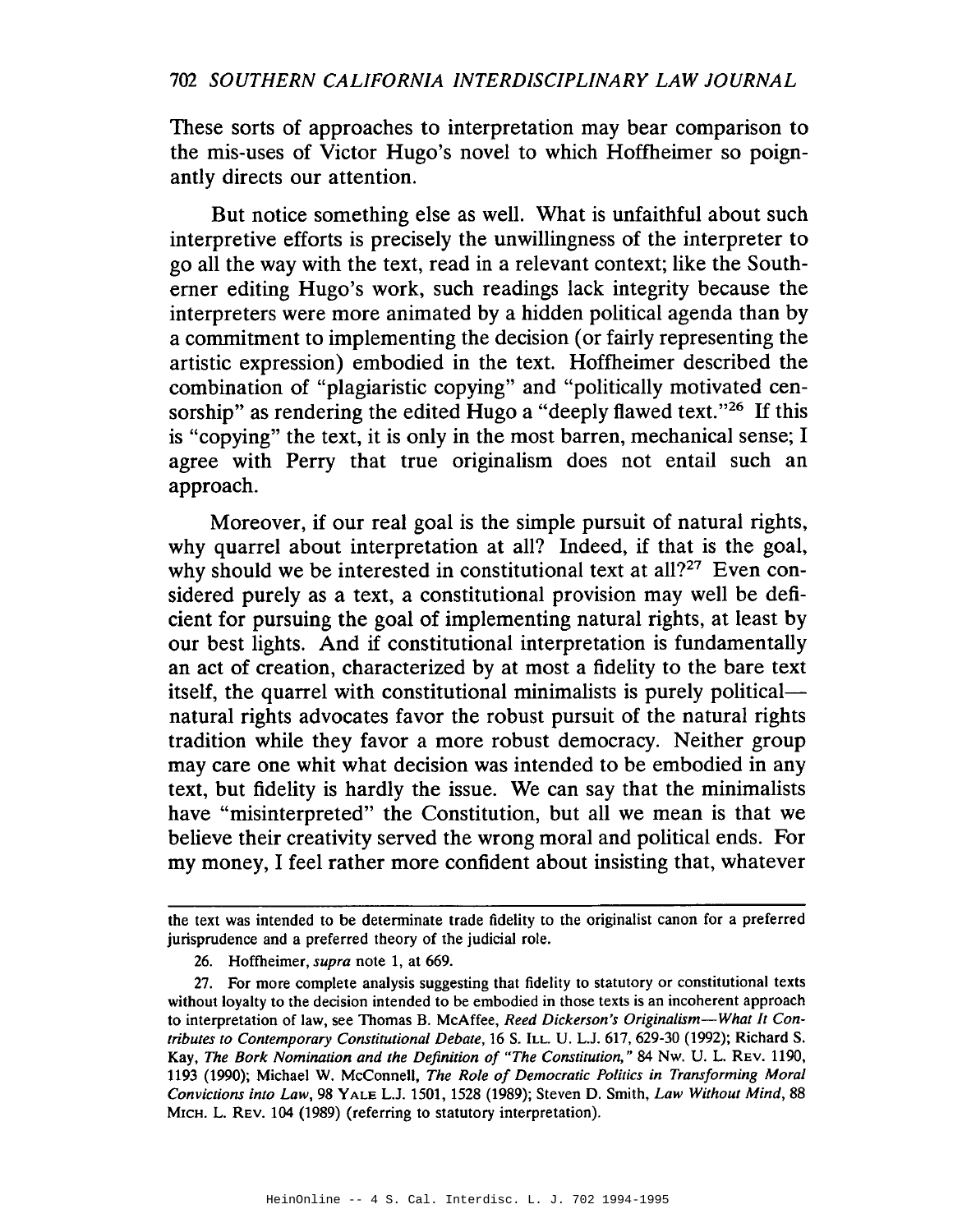the value of their politics, the minimalists ought to feel constrained by the fairest reading of the Constitution until it is amended. That, after all, was the purpose for having a written Constitution in the first place.